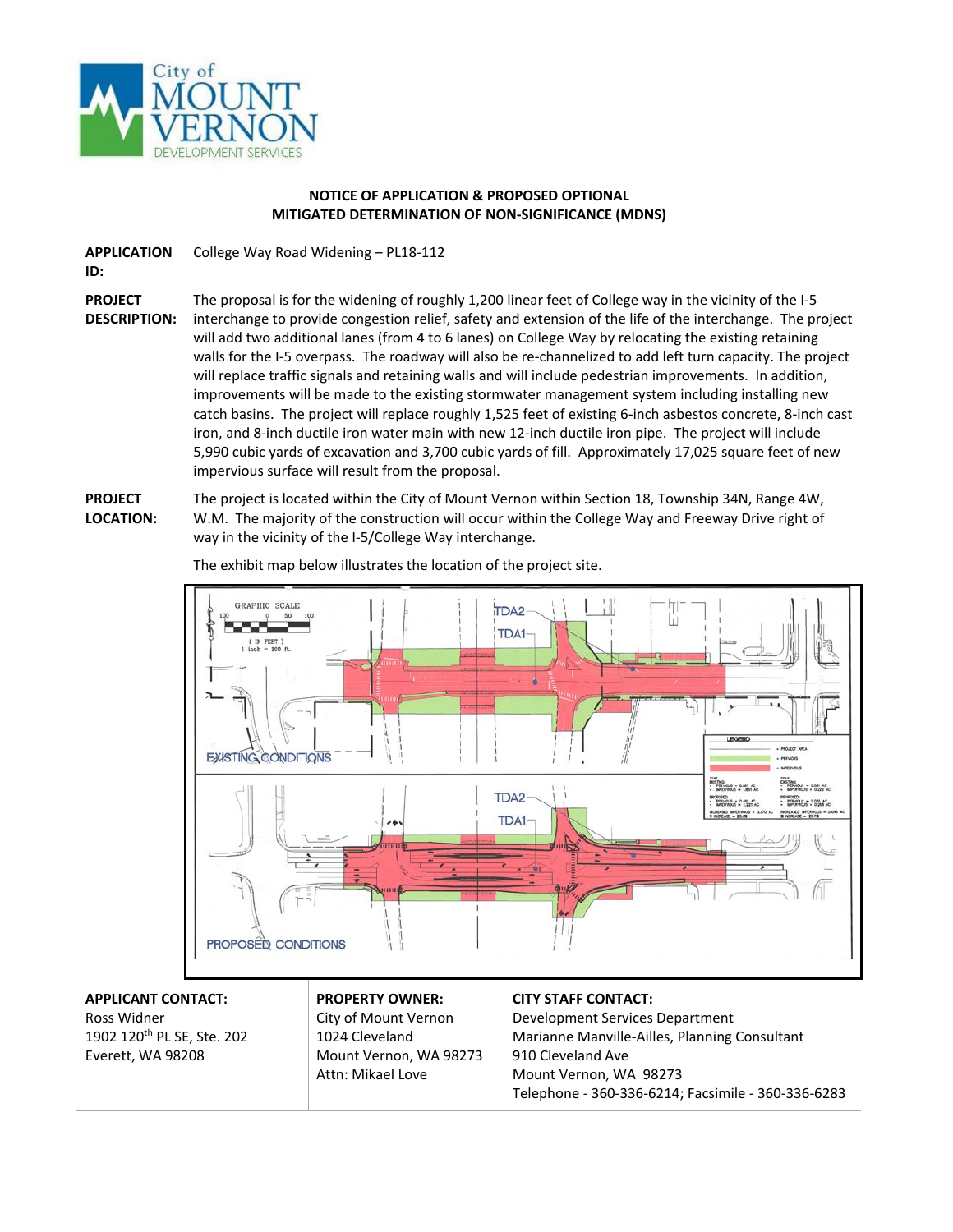**OPTIONAL MITIGATED DETERMINATION OF NON-SIGNIFICANCE (MDNS):** As the Lead Agency, the City of Mount Vernon has determined that significant environmental impacts are unlikely to result from the proposed project. Therefore, as permitted under the RCW 43.21C.110, the City of Mount Vernon is using the Optional MDNS process to give notice that a MDNS is likely to be issued. Comment periods for the project and the proposed MDNS are integrated into a single comment period. There will be no comment period following the issuance of the Threshold Mitigated Determination of Non-Significance (MDNS). A 10-day appeal period will follow the issuance of the MDNS.

| <b>DETAILS:</b>                     |               |                                                                               |               |  |
|-------------------------------------|---------------|-------------------------------------------------------------------------------|---------------|--|
| <b>Permit Application Date:</b>     | July 16, 2018 | <b>Counter &amp; Technically</b><br>Complete:                                 | July 16, 2018 |  |
| <b>Permits/Review</b><br>Requested: |               | Right of Way Permit and SEPA. Other City Permits that will be Required: None. |               |  |

| <b>CONSISTENCY OVERVIEW:</b>   |                                                                                          |                            |                  |  |
|--------------------------------|------------------------------------------------------------------------------------------|----------------------------|------------------|--|
| Zoning:                        | NA, Right-of-Way                                                                         | <b>Comprehensive Plan:</b> | NA, Right-of-Way |  |
| <b>Environmental Documents</b> | SEPA Checklist dated August 3, 2018. NEPA Categorical Exclusion Document; Floodplain     |                            |                  |  |
| that Evaluate the              | Memo (Widener & Associates January 18, 2017), Hazardous Materials Memorandum             |                            |                  |  |
| <b>Proposed Project:</b>       | (Widener & Associates January 18, 2017), Noise Report (Widener & Associates January      |                            |                  |  |
|                                | 2017), Environmental Justice Memorandum (Widener & Associates January 18, 2017),         |                            |                  |  |
|                                | Stormwater Report (Reichhardt & Ebe Engineering Inc. March 2017).                        |                            |                  |  |
| <b>Development Regulations</b> | The project is subject to the City's SEPA Code, the Comprehensive Plan, Zoning Code,     |                            |                  |  |
| <b>Used for Project</b>        | Drainage, Engineering and Concurrency Requirements and other applicable local, state and |                            |                  |  |
| <b>Mitigation:</b>             | federal regulations as appropriate.                                                      |                            |                  |  |

**CONDITIONS BEING CONSIDERED TO MITIGATE ENVIRONMENTAL IMPACTS:**

- 1. The project may require nighttime work and will obtain any necessary permits/permissions to comply with MVMC.
- 2. Minimize construction noise by turning off engines when not in use.
- 3. Positioning stationary noise sources such as generators and compressors as far away from receivers as possible.
- 4. Substitute hydraulic or electric models for impact tools such as rock drills or jackhammers.
- 5. Standard BMPs will be installed prior to construction and regularly maintained throughout the life of the project. The BMPs include but are not limited to: silt fence, straw wattles, temporary seeding, biodegradable erosion control fabric, and revegetation of disturbed areas.
- 6. The attached stormwater report includes detailed discussion of the specific BMPs that are suggested for the project. The project will incorporate the following measures at a minimum:
	- a. Preparation and implementation of an approved Temporary Erosion Sedimentation Control (TESC) plan.
	- b. Erosion control BMPs (silt fence, straw wattles, seeding, etc.0 will be installed and maintained throughout construction, with new BMPs installed accordingly as site conditions change.
	- c. Tie in of the new stormwater main will be done during the dry season when there will be minimal or no flow into Kulshan Creek.
	- d. Conduct refueling operations at least 50 feet from any open water body.
	- e. Preparation of a Spill Prevention, Pollution, and Countermeasures (SPCC) plan for procedures and contacts to act upon in the event of a spill.
	- f. All washout water and waste materials will be fully contained and disposed of offsite in accordance with federal, state, and local laws.
- 7. To increase capacity of the Freeway Drive Pump Station, the existing force main will be upgraded from 10 inch diameter to 18 inch diameter. This will provide mitigation for increased impervious surfaces and minimize impacts to businesses during constructions.
- 8. Site constraints preclude the use of traditional BMPs for providing basic water quality treatment. In order to satisfy the basic requirements a cartridge system designed to fit inside a small vault or manholes will be used.